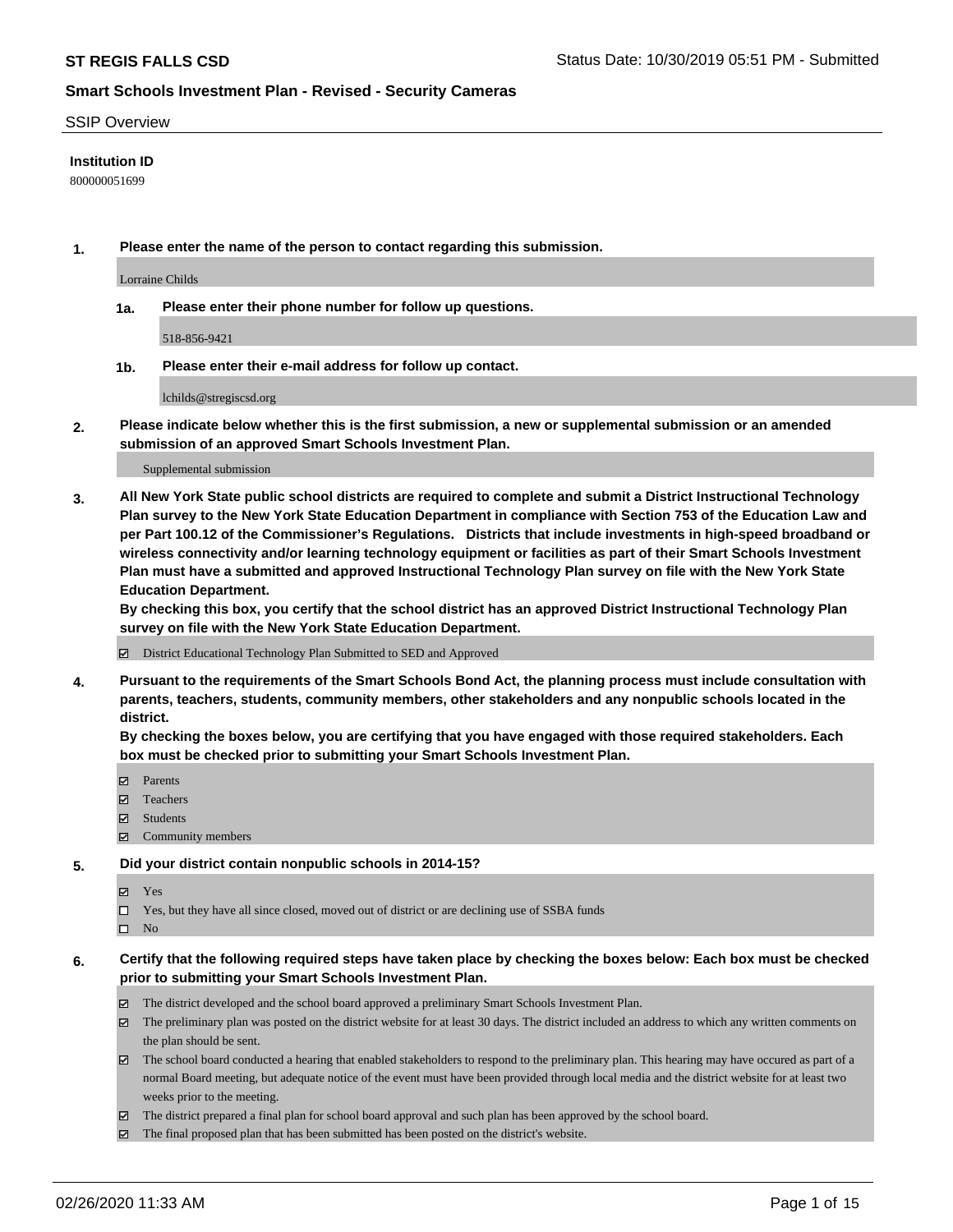SSIP Overview

**6a. Please upload the proposed Smart Schools Investment Plan (SSIP) that was posted on the district's website, along with any supporting materials. Note that this should be different than your recently submitted Educational Technology Survey. The Final SSIP, as approved by the School Board, should also be posted on the website and remain there during the course of the projects contained therein.**

St. Regis Falls CSD Smart Schools Implementation Plan Draft - Phase 3.pdf

**6b. Enter the webpage address where the final Smart Schools Investment Plan is posted. The Plan should remain posted for the life of the included projects.**

https://www.stregiscsd.org/home/smart-schools-bond-act

**7. Please enter an estimate of the total number of students and staff that will benefit from this Smart Schools Investment Plan based on the cumulative projects submitted to date.**

360

**8. An LEA/School District may partner with one or more other LEA/School Districts to form a consortium to pool Smart Schools Bond Act funds for a project that meets all other Smart School Bond Act requirements. Each school district participating in the consortium will need to file an approved Smart Schools Investment Plan for the project and submit a signed Memorandum of Understanding that sets forth the details of the consortium including the roles of each respective district.**

 $\Box$  The district plans to participate in a consortium to partner with other school district(s) to implement a Smart Schools project.

### **9. Please enter the name and 6-digit SED Code for each LEA/School District participating in the Consortium.**

| Partner LEA/District | <b>ISED BEDS Code</b> |
|----------------------|-----------------------|
| (No Response)        | (No Response)         |

### **10. Please upload a signed Memorandum of Understanding with all of the participating Consortium partners.**

(No Response)

**11. Your district's Smart Schools Bond Act Allocation is:**

\$444,145

### **12. Final 2014-15 BEDS Enrollment to calculate Nonpublic Sharing Requirement**

|            | Public Enrollment | Nonpublic Enrollment | Total Enrollment | I Nonpublic Percentage |
|------------|-------------------|----------------------|------------------|------------------------|
| Enrollment | 264               | 36                   | 300.00           | 12.00                  |

**13. This table compares each category budget total, as entered in that category's page, to the total expenditures listed in the category's expenditure table. Any discrepancies between the two must be resolved before submission.**

|                                                 | Sub-Allocations | <b>Expenditure Totals</b> | Difference |
|-------------------------------------------------|-----------------|---------------------------|------------|
| <b>School Connectivity</b>                      | 0.00            | 0.00                      | 0.00       |
| <b>Connectivity Projects for</b><br>Communities | 0.00            | 0.00                      | 0.00       |
| Classroom Technology                            | 0.00            | 0.00                      | 0.00       |
| Pre-Kindergarten Classrooms                     | 0.00            | 0.00                      | 0.00       |
| Replace Transportable<br>Classrooms             | 0.00            | 0.00                      | 0.00       |
| <b>High-Tech Security Features</b>              | 41,230.00       | 41,230.00                 | 0.00       |
| Nonpublic Loan                                  | 0.00            | 0.00                      | 0.00       |
| Totals:                                         |                 |                           |            |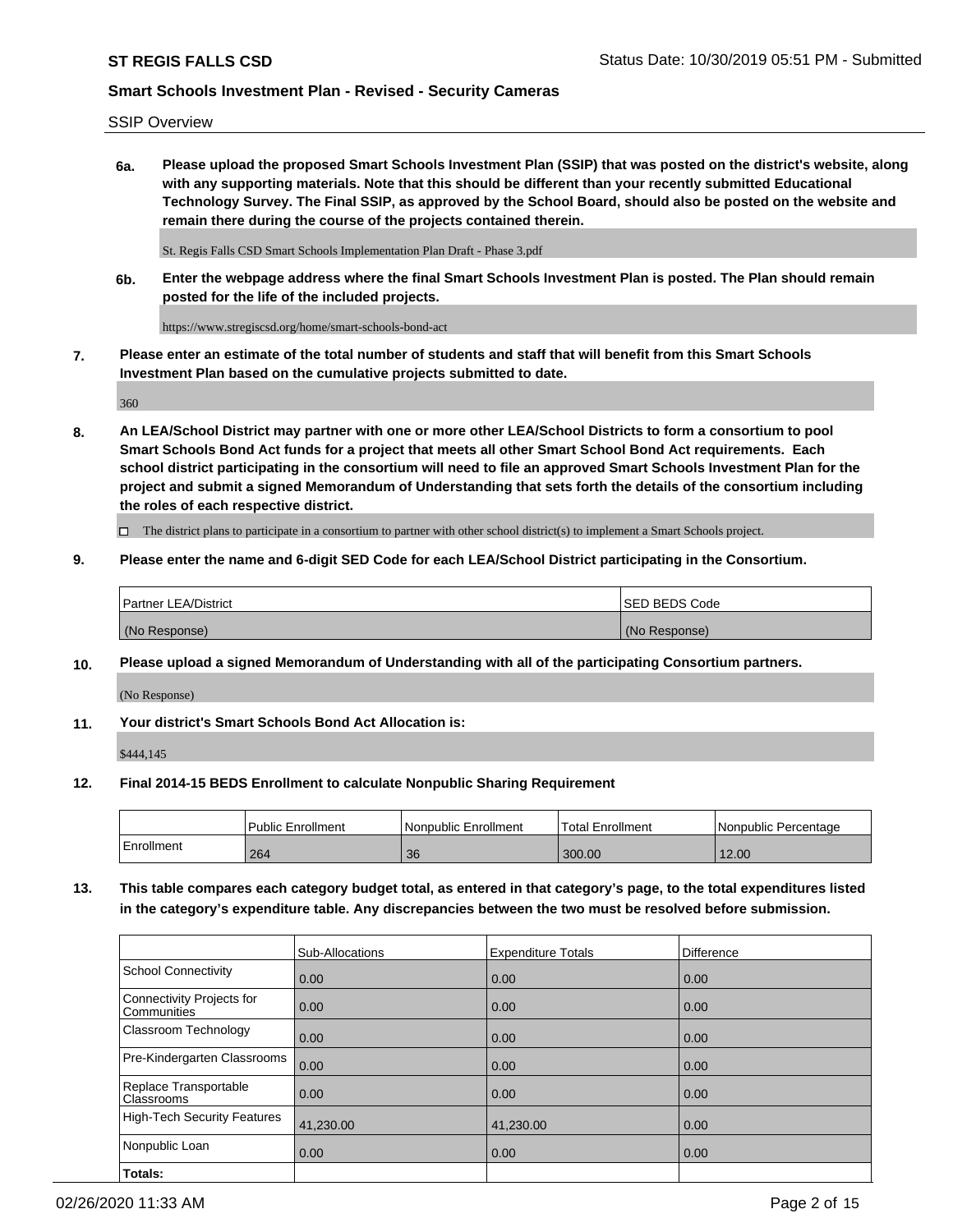SSIP Overview

| Sub-Allocations  | Totals<br>l Expenditure         | <b>Difference</b> |
|------------------|---------------------------------|-------------------|
| 41 23C<br>41,ZJU | 41,230<br>$\mathbf{A}^{\prime}$ | 0                 |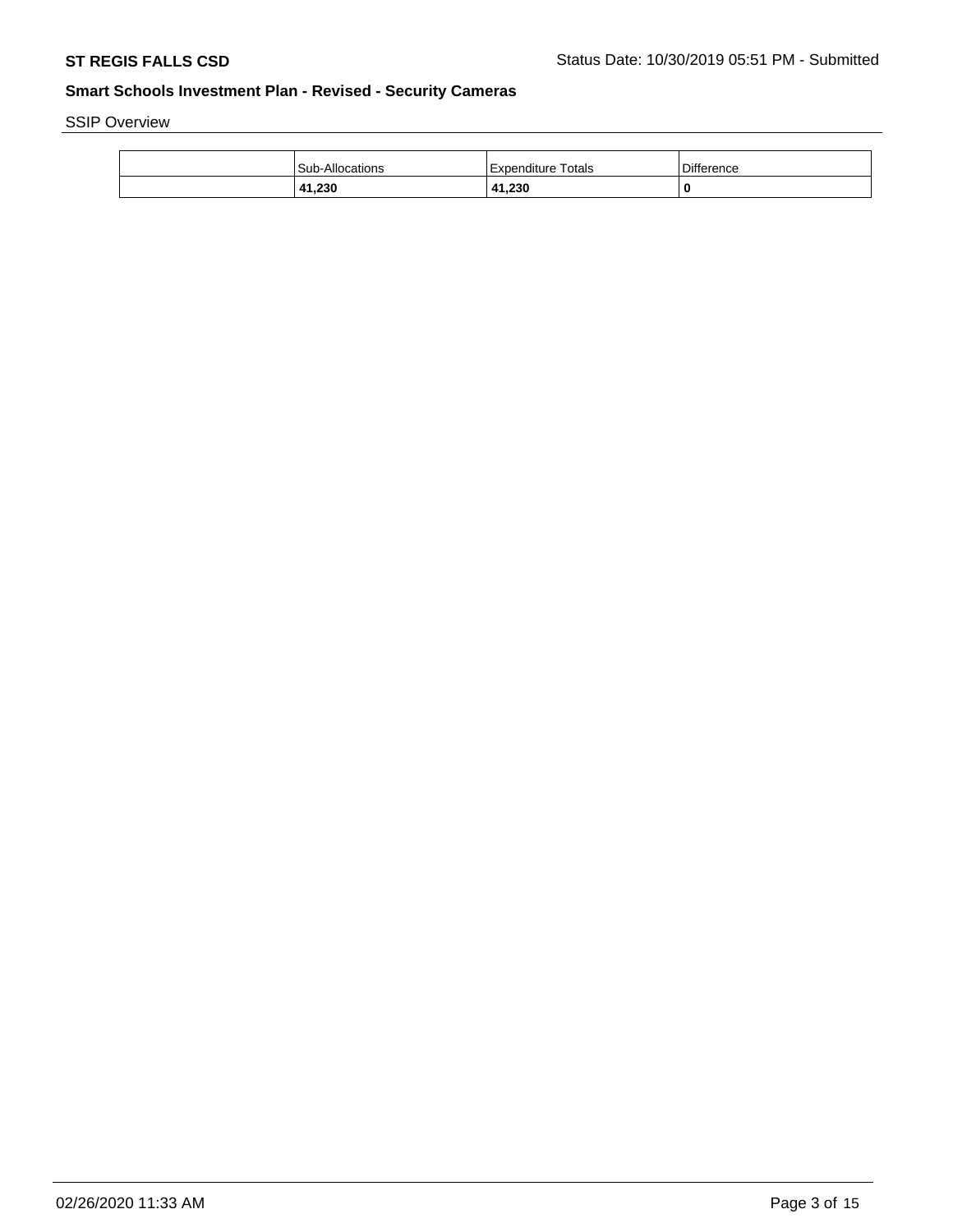School Connectivity

- **1. In order for students and faculty to receive the maximum benefit from the technology made available under the Smart Schools Bond Act, their school buildings must possess sufficient connectivity infrastructure to ensure that devices can be used during the school day. Smart Schools Investment Plans must demonstrate that:**
	- **• sufficient infrastructure that meets the Federal Communications Commission's 100 Mbps per 1,000 students standard currently exists in the buildings where new devices will be deployed, or**
	- **• is a planned use of a portion of Smart Schools Bond Act funds, or**
	- **• is under development through another funding source.**

**Smart Schools Bond Act funds used for technology infrastructure or classroom technology investments must increase the number of school buildings that meet or exceed the minimum speed standard of 100 Mbps per 1,000 students and staff within 12 months. This standard may be met on either a contracted 24/7 firm service or a "burstable" capability. If the standard is met under the burstable criteria, it must be:**

**1. Specifically codified in a service contract with a provider, and**

**2. Guaranteed to be available to all students and devices as needed, particularly during periods of high demand, such as computer-based testing (CBT) periods.**

**Please describe how your district already meets or is planning to meet this standard within 12 months of plan submission.**

(No Response)

**1a. If a district believes that it will be impossible to meet this standard within 12 months, it may apply for a waiver of this requirement, as described on the Smart Schools website. The waiver must be filed and approved by SED prior to submitting this survey.**

 $\Box$  By checking this box, you are certifying that the school district has an approved waiver of this requirement on file with the New York State Education Department.

**2. Connectivity Speed Calculator (Required). If the district currently meets the required speed, enter "Currently Met" in the last box: Expected Date When Required Speed Will be Met.**

|                  | l Number of   | Required Speed | Current Speed in | Expected Speed  | Expected Date                           |
|------------------|---------------|----------------|------------------|-----------------|-----------------------------------------|
|                  | Students      | In Mbps        | l Mbps           | to be Attained  | When Required                           |
|                  |               |                |                  |                 | l Within 12 Months ISpeed Will be Met l |
| Calculated Speed | (No Response) | 0.00           | (No Response)    | l (No Response) | l (No Response)                         |

**3. Describe how you intend to use Smart Schools Bond Act funds for high-speed broadband and/or wireless connectivity projects in school buildings.**

(No Response)

**4. Describe the linkage between the district's District Instructional Technology Plan and how the proposed projects will improve teaching and learning. (There should be a link between your response to this question and your responses to Question 1 in Section IV - NYSED Initiatives Alignment: "Explain how the district use of instructional technology will serve as a part of a comprehensive and sustained effort to support rigorous academic standards attainment and performance improvement for students."** 

**Your answer should also align with your answers to the questions in Section II - Strategic Technology Planning and the associated Action Steps in Section III - Action Plan.)**

(No Response)

**5. If the district wishes to have students and staff access the Internet from wireless devices within the school building, or in close proximity to it, it must first ensure that it has a robust Wi-Fi network in place that has sufficient bandwidth to meet user demand.**

**Please describe how you have quantified this demand and how you plan to meet this demand.**

(No Response)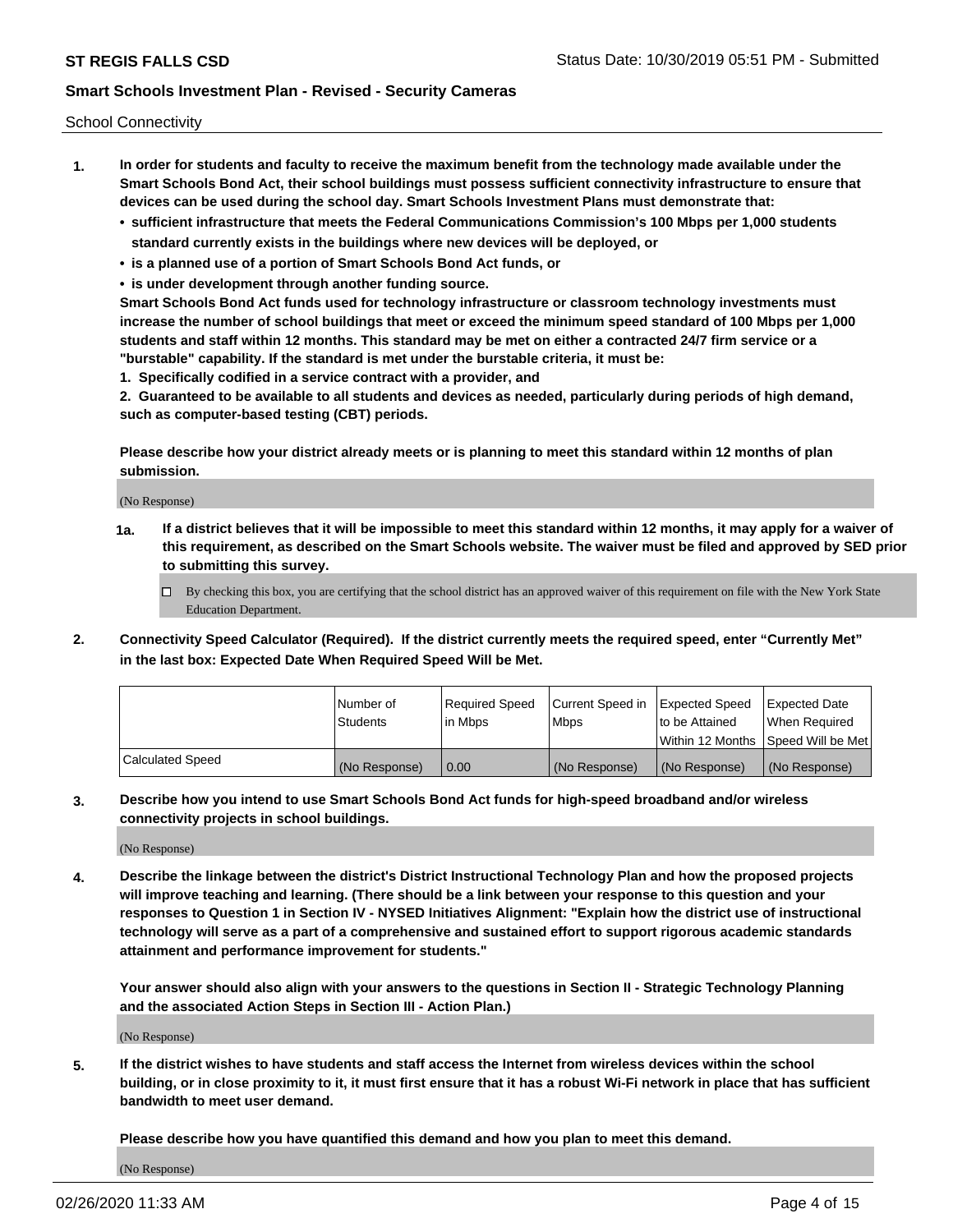School Connectivity

**6. Smart Schools plans with any expenditures in the School Connectivity category require a project number from the Office of Facilities Planning. Districts must submit an SSBA LOI and receive project numbers prior to submitting the SSIP. As indicated on the LOI, some projects may be eligible for a streamlined review and will not require a building permit.**

**Please indicate on a separate row each project number given to you by the Office of Facilities Planning.**

| Project Number |  |
|----------------|--|
| (No Response)  |  |

**7. Certain high-tech security and connectivity infrastructure projects may be eligible for an expedited review process as determined by the Office of Facilities Planning.**

#### **Was your project deemed eligible for streamlined review?**

(No Response)

### **8. Include the name and license number of the architect or engineer of record.**

| Name          | License Number |
|---------------|----------------|
| (No Response) | (No Response)  |

#### **9. Public Expenditures – Loanable (Counts toward the nonpublic loan calculation)**

| Select the allowable expenditure type.<br>Repeat to add another item under each type. | <b>PUBLIC</b> Items to be<br>l Purchased | Quantity           | Cost Per Item    | <b>Total Cost</b> |
|---------------------------------------------------------------------------------------|------------------------------------------|--------------------|------------------|-------------------|
| (No Response)                                                                         | (No Response)                            | l (No<br>Response) | (No<br>Response) | $\overline{0.00}$ |
|                                                                                       |                                          | O                  | 0.00             |                   |

### **10. Public Expenditures – Non-Loanable (Does not count toward nonpublic loan calculation)**

| Select the allowable expenditure<br>type.<br>Repeat to add another item under<br>each type. | <b>PUBLIC</b> Items to be purchased | Quantity      | Cost per Item | <b>Total Cost</b> |
|---------------------------------------------------------------------------------------------|-------------------------------------|---------------|---------------|-------------------|
| (No Response)                                                                               | (No Response)                       | (No Response) | (No Response) | 0.00              |
|                                                                                             |                                     |               | 0.00          |                   |

#### **11. Final 2014-15 BEDS Enrollment to calculate Nonpublic Sharing Requirement (no changes allowed.)**

|            | Public Enrollment | l Nonpublic Enrollment | <b>Total Enrollment</b> | Nonpublic Percentage |
|------------|-------------------|------------------------|-------------------------|----------------------|
| Enrollment | 264               | 36                     | 300.00                  | 12.00                |

#### **12. Total Public Budget - Loanable (Counts toward the nonpublic loan calculation)**

|                                                      | Public Allocations | <b>Estimated Nonpublic Loan</b><br>Amount | Estimated Total Sub-Allocations |
|------------------------------------------------------|--------------------|-------------------------------------------|---------------------------------|
| Network/Access Costs                                 | (No Response)      | 0.00                                      | 0.00                            |
| School Internal Connections and<br><b>Components</b> | (No Response)      | 0.00                                      | 0.00                            |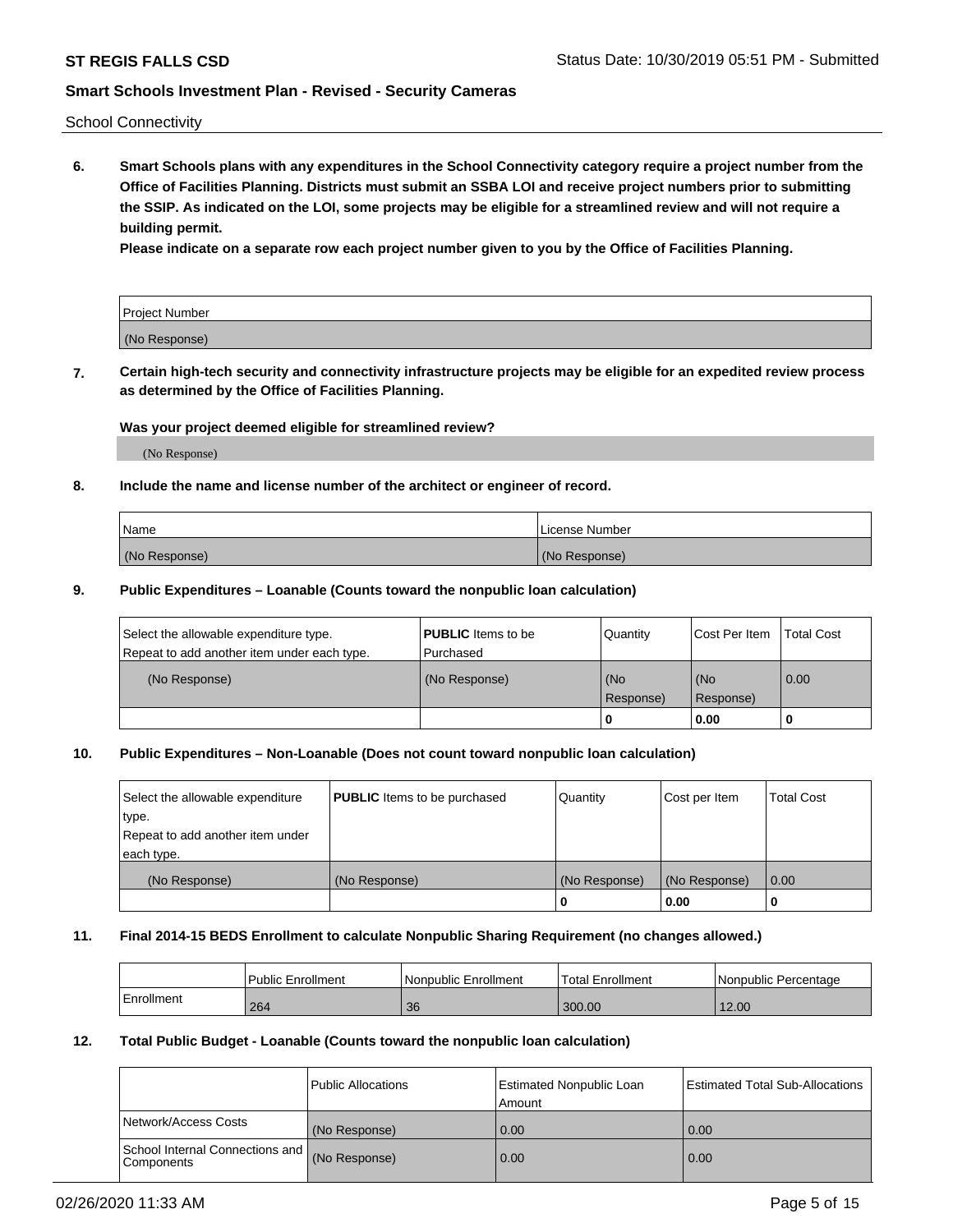School Connectivity

|         | Public Allocations | <b>Estimated Nonpublic Loan</b><br>l Amount | <b>Estimated Total Sub-Allocations</b> |
|---------|--------------------|---------------------------------------------|----------------------------------------|
| l Other | (No Response)      | 0.00                                        | 0.00                                   |
| Totals: | 0.00               | 0                                           |                                        |

# **13. Total Public Budget – Non-Loanable (Does not count toward the nonpublic loan calculation)**

|                                                   | Sub-<br>Allocation |
|---------------------------------------------------|--------------------|
|                                                   |                    |
| Network/Access Costs                              | (No Response)      |
| <b>Outside Plant Costs</b>                        | (No Response)      |
| <b>School Internal Connections and Components</b> | (No Response)      |
| Professional Services                             | (No Response)      |
| Testing                                           | (No Response)      |
| <b>Other Upfront Costs</b>                        | (No Response)      |
| <b>Other Costs</b>                                | (No Response)      |
| <b>Totals:</b>                                    | 0.00               |

# **14. School Connectivity Totals**

|                          | Total Sub-Allocations |
|--------------------------|-----------------------|
| Total Loanable Items     | $\overline{0.00}$     |
| Total Non-Ioanable Items | $\overline{0.00}$     |
| Totals:                  |                       |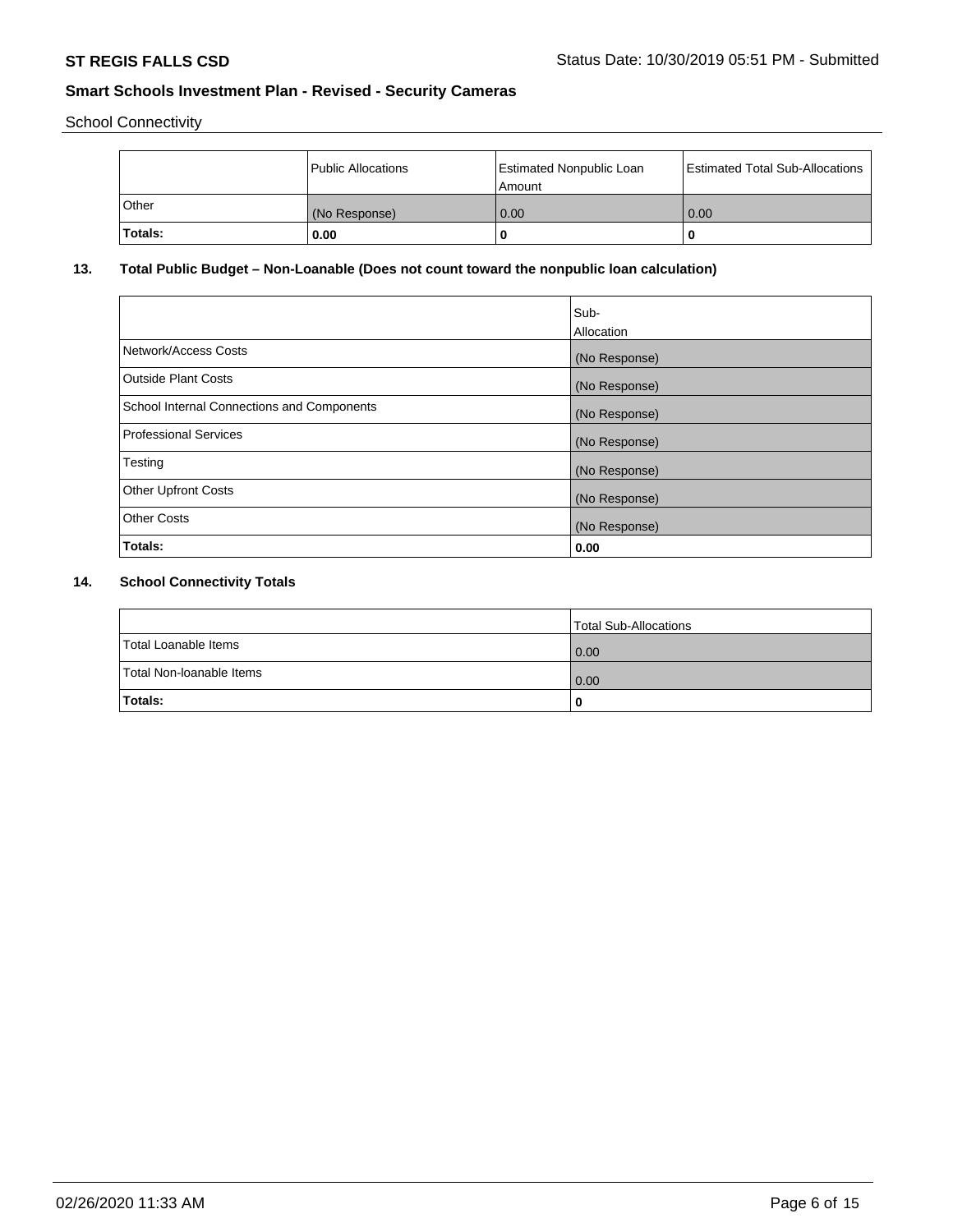Community Connectivity (Broadband and Wireless)

**1. Describe how you intend to use Smart Schools Bond Act funds for high-speed broadband and/or wireless connectivity projects in the community.**

(No Response)

**2. Please describe how the proposed project(s) will promote student achievement and increase student and/or staff access to the Internet in a manner that enhances student learning and/or instruction outside of the school day and/or school building.**

(No Response)

**3. Community connectivity projects must comply with all the necessary local building codes and regulations (building and related permits are not required prior to plan submission).**

 $\Box$  I certify that we will comply with all the necessary local building codes and regulations.

**4. Please describe the physical location of the proposed investment.**

(No Response)

**5. Please provide the initial list of partners participating in the Community Connectivity Broadband Project, along with their Federal Tax Identification (Employer Identification) number.**

| <b>Project Partners</b> | l Federal ID # |
|-------------------------|----------------|
| (No Response)           | (No Response)  |

**6. Please detail the type, quantity, per unit cost and total cost of the eligible items under each sub-category.**

| Select the allowable expenditure | Item to be purchased | Quantity      | Cost per Item | <b>Total Cost</b> |
|----------------------------------|----------------------|---------------|---------------|-------------------|
| type.                            |                      |               |               |                   |
| Repeat to add another item under |                      |               |               |                   |
| each type.                       |                      |               |               |                   |
| (No Response)                    | (No Response)        | (No Response) | (No Response) | 0.00              |
|                                  |                      | o             | 0.00          |                   |

**7. If you are submitting an allocation for Community Connectivity, complete this table.**

**Note that the calculated Total at the bottom of the table must equal the Total allocation for this category that you entered in the SSIP Overview overall budget.**

|                                    | Sub-Allocation |
|------------------------------------|----------------|
| Network/Access Costs               | (No Response)  |
| Outside Plant Costs                | (No Response)  |
| <b>Tower Costs</b>                 | (No Response)  |
| <b>Customer Premises Equipment</b> | (No Response)  |
| <b>Professional Services</b>       | (No Response)  |
| Testing                            | (No Response)  |
| <b>Other Upfront Costs</b>         | (No Response)  |
| <b>Other Costs</b>                 | (No Response)  |
| Totals:                            | 0.00           |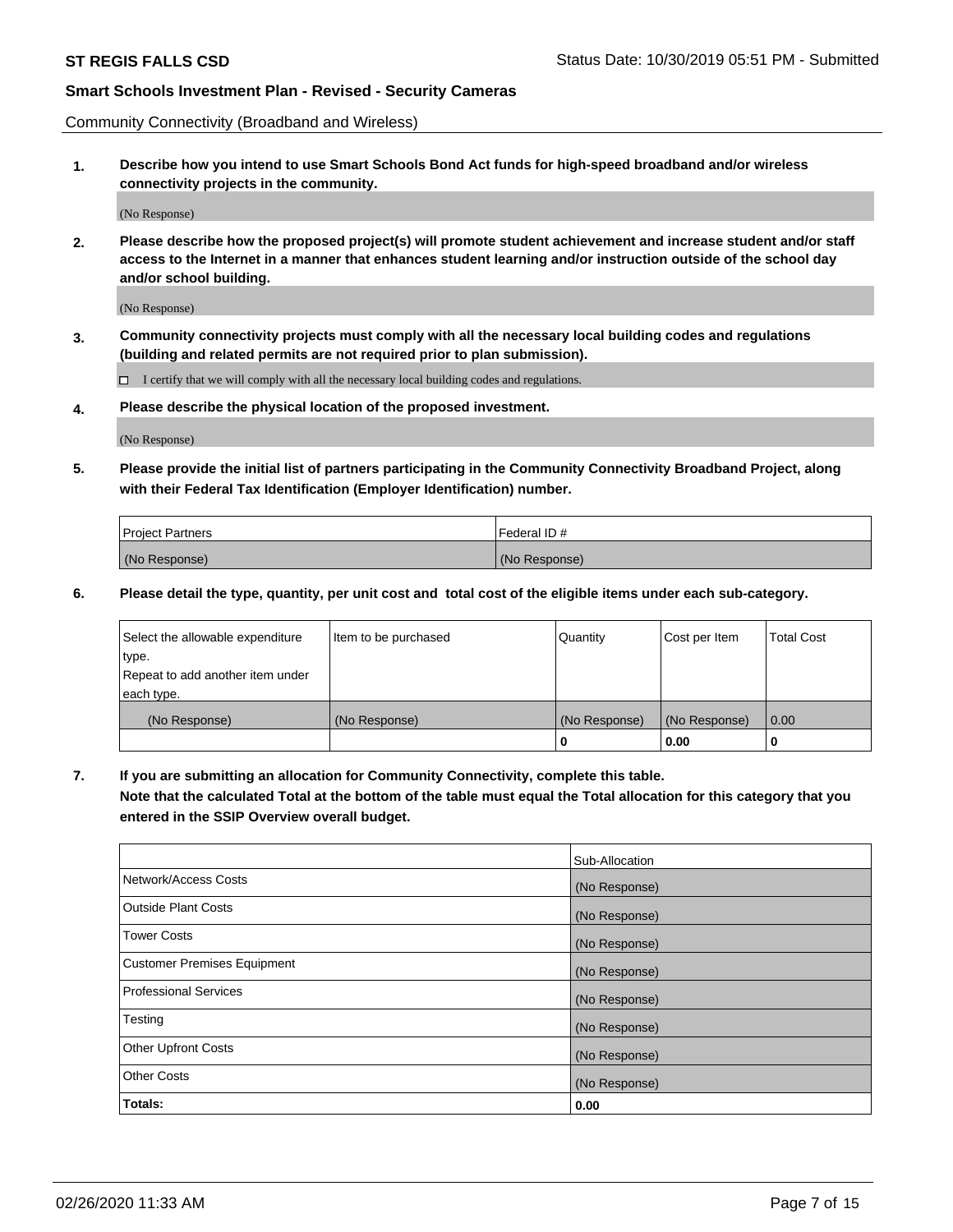#### Classroom Learning Technology

**1. In order for students and faculty to receive the maximum benefit from the technology made available under the Smart Schools Bond Act, their school buildings must possess sufficient connectivity infrastructure to ensure that devices can be used during the school day. Smart Schools Investment Plans must demonstrate that sufficient infrastructure that meets the Federal Communications Commission's 100 Mbps per 1,000 students standard currently exists in the buildings where new devices will be deployed, or is a planned use of a portion of Smart Schools Bond Act funds, or is under development through another funding source. Smart Schools Bond Act funds used for technology infrastructure or classroom technology investments must increase the number of school buildings that meet or exceed the minimum speed standard of 100 Mbps per 1,000 students and staff within 12 months. This standard may be met on either a contracted 24/7 firm service or a "burstable" capability. If the standard is met under the burstable criteria, it must be:**

**1. Specifically codified in a service contract with a provider, and**

**2. Guaranteed to be available to all students and devices as needed, particularly during periods of high demand, such as computer-based testing (CBT) periods.**

**Please describe how your district already meets or is planning to meet this standard within 12 months of plan submission.**

(No Response)

- **1a. If a district believes that it will be impossible to meet this standard within 12 months, it may apply for a waiver of this requirement, as described on the Smart Schools website. The waiver must be filed and approved by SED prior to submitting this survey.**
	- By checking this box, you are certifying that the school district has an approved waiver of this requirement on file with the New York State Education Department.
- **2. Connectivity Speed Calculator (Required). If the district currently meets the required speed, enter "Currently Met" in the last box: Expected Date When Required Speed Will be Met.**

|                  | l Number of     | Required Speed | Current Speed in | <b>Expected Speed</b> | <b>Expected Date</b>                |
|------------------|-----------------|----------------|------------------|-----------------------|-------------------------------------|
|                  | <b>Students</b> | l in Mbps      | l Mbps           | to be Attained        | When Required                       |
|                  |                 |                |                  |                       | Within 12 Months  Speed Will be Met |
| Calculated Speed | (No Response)   | 0.00           | (No Response)    | l (No Response)       | (No Response)                       |

**3. If the district wishes to have students and staff access the Internet from wireless devices within the school building, or in close proximity to it, it must first ensure that it has a robust Wi-Fi network in place that has sufficient bandwidth to meet user demand.**

**Please describe how you have quantified this demand and how you plan to meet this demand.**

(No Response)

**4. All New York State public school districts are required to complete and submit an Instructional Technology Plan survey to the New York State Education Department in compliance with Section 753 of the Education Law and per Part 100.12 of the Commissioner's Regulations.**

**Districts that include educational technology purchases as part of their Smart Schools Investment Plan must have a submitted and approved Instructional Technology Plan survey on file with the New York State Education Department.**

- By checking this box, you are certifying that the school district has an approved Instructional Technology Plan survey on file with the New York State Education Department.
- **5. Describe the devices you intend to purchase and their compatibility with existing or planned platforms or systems. Specifically address the adequacy of each facility's electrical, HVAC and other infrastructure necessary to install and support the operation of the planned technology.**

(No Response)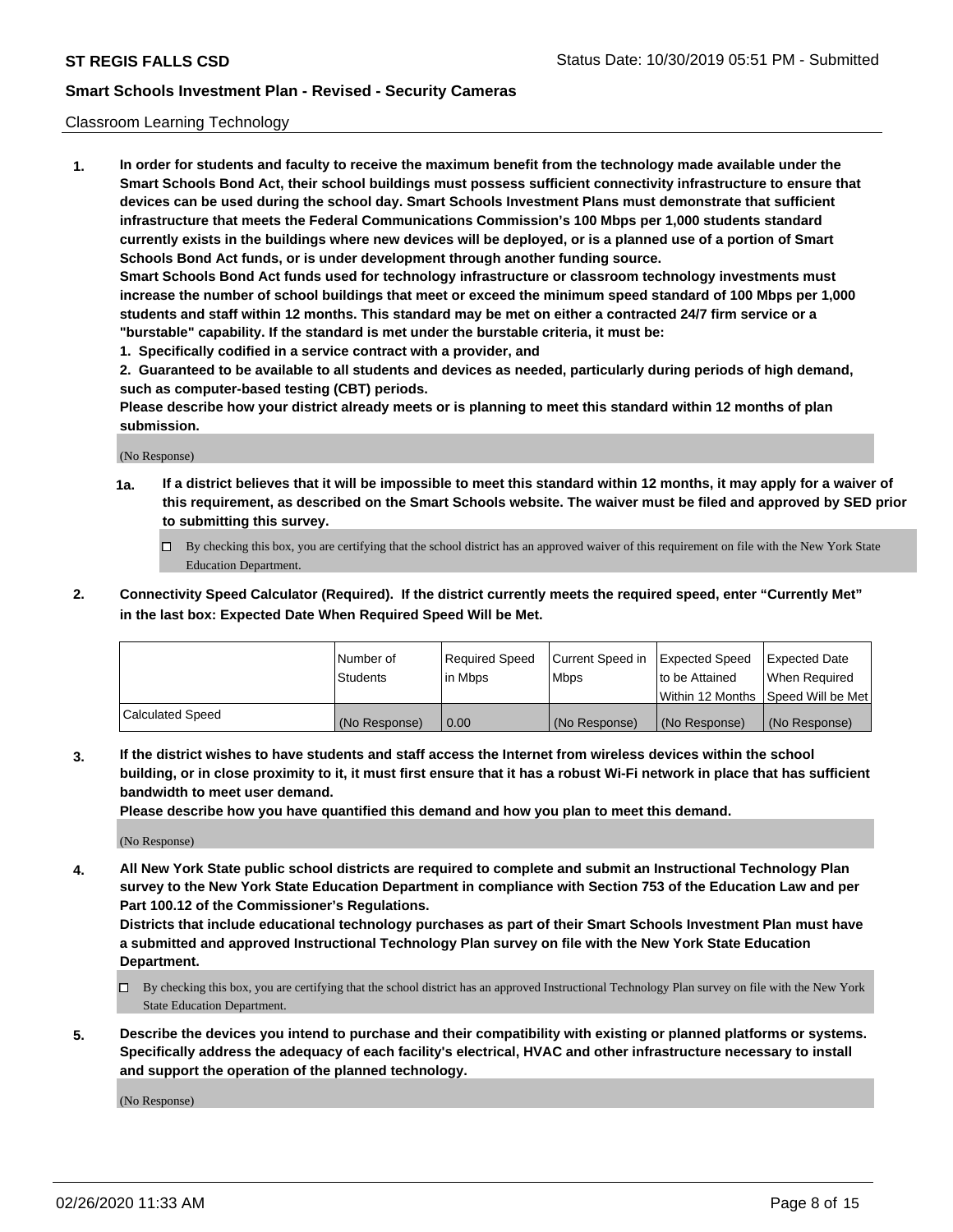#### Classroom Learning Technology

- **6. Describe how the proposed technology purchases will:**
	- **> enhance differentiated instruction;**
	- **> expand student learning inside and outside the classroom;**
	- **> benefit students with disabilities and English language learners; and**
	- **> contribute to the reduction of other learning gaps that have been identified within the district.**

**The expectation is that districts will place a priority on addressing the needs of students who struggle to succeed in a rigorous curriculum. Responses in this section should specifically address this concern and align with the district's Instructional Technology Plan (in particular Question 2 of E. Curriculum and Instruction: "Does the district's instructional technology plan address the needs of students with disabilities to ensure equitable access to instruction, materials and assessments?" and Question 3 of the same section: "Does the district's instructional technology plan address the provision of assistive technology specifically for students with disabilities to ensure access to and participation in the general curriculum?")**

**In addition, describe how the district ensures equitable access to instruction, materials and assessments and participation in the general curriculum for both SWD and English Language Learners/Multilingual Learners (ELL/MLL) students.**

(No Response)

**7. Where appropriate, describe how the proposed technology purchases will enhance ongoing communication with parents and other stakeholders and help the district facilitate technology-based regional partnerships, including distance learning and other efforts.**

(No Response)

**8. Describe the district's plan to provide professional development to ensure that administrators, teachers and staff can employ the technology purchased to enhance instruction successfully.**

**Note: This response should be aligned and expanded upon in accordance with your district's response to Question 1 of F. Professional Development of your Instructional Technology Plan: "Please provide a summary of professional development offered to teachers and staff, for the time period covered by this plan, to support technology to enhance teaching and learning. Please include topics, audience and method of delivery within your summary."**

(No Response)

- **9. Districts must contact one of the SUNY/CUNY teacher preparation programs listed on the document on the left side of the page that supplies the largest number of the district's new teachers to request advice on innovative uses and best practices at the intersection of pedagogy and educational technology.**
	- By checking this box, you certify that you have contacted the SUNY/CUNY teacher preparation program that supplies the largest number of your new teachers to request advice on these issues.
	- **9a. Please enter the name of the SUNY or CUNY Institution that you contacted.**

(No Response)

**9b. Enter the primary Institution phone number.**

(No Response)

**9c. Enter the name of the contact person with whom you consulted and/or will be collaborating with on innovative uses of technology and best practices.**

(No Response)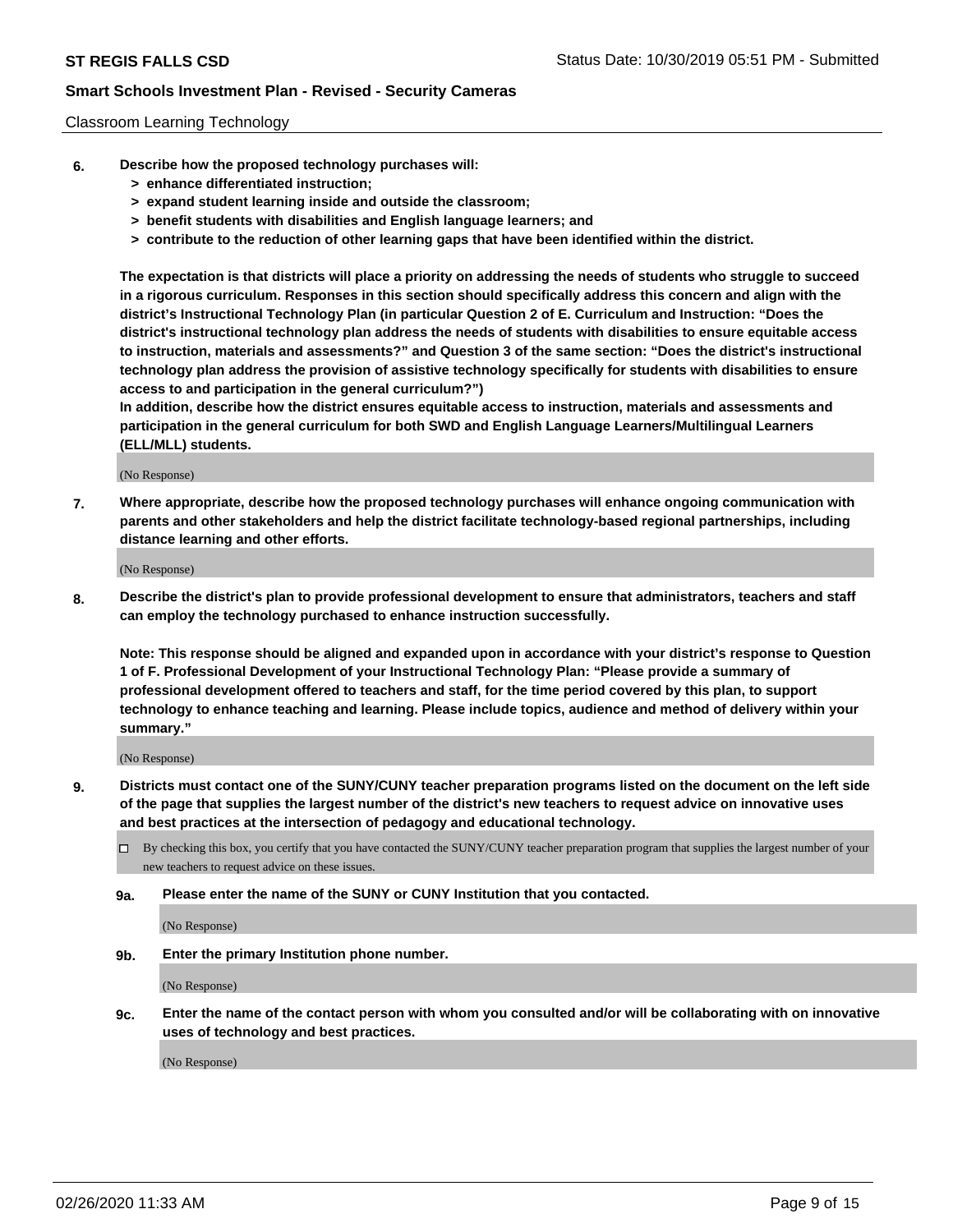#### Classroom Learning Technology

**10. To ensure the sustainability of technology purchases made with Smart Schools funds, districts must demonstrate a long-term plan to maintain and replace technology purchases supported by Smart Schools Bond Act funds. This sustainability plan shall demonstrate a district's capacity to support recurring costs of use that are ineligible for Smart Schools Bond Act funding such as device maintenance, technical support, Internet and wireless fees, maintenance of hotspots, staff professional development, building maintenance and the replacement of incidental items. Further, such a sustainability plan shall include a long-term plan for the replacement of purchased devices and equipment at the end of their useful life with other funding sources.**

 $\Box$  By checking this box, you certify that the district has a sustainability plan as described above.

**11. Districts must ensure that devices purchased with Smart Schools Bond funds will be distributed, prepared for use, maintained and supported appropriately. Districts must maintain detailed device inventories in accordance with generally accepted accounting principles.**

By checking this box, you certify that the district has a distribution and inventory management plan and system in place.

#### **12. Please detail the type, quantity, per unit cost and total cost of the eligible items under each sub-category.**

| Select the allowable expenditure<br>type.      | Item to be Purchased | Quantity      | Cost per Item | <b>Total Cost</b> |
|------------------------------------------------|----------------------|---------------|---------------|-------------------|
| Repeat to add another item under<br>each type. |                      |               |               |                   |
| (No Response)                                  | (No Response)        | (No Response) | (No Response) | 0.00              |
|                                                |                      |               | 0.00          |                   |

#### **13. Final 2014-15 BEDS Enrollment to calculate Nonpublic Sharing Requirement (no changes allowed.)**

|            | <b>Public Enrollment</b> | Nonpublic Enrollment | <b>Total Enrollment</b> | Nonpublic<br>l Percentage |
|------------|--------------------------|----------------------|-------------------------|---------------------------|
| Enrollment | 264                      | 36                   | 300.00                  | 12.00                     |

### **14. If you are submitting an allocation for Classroom Learning Technology complete this table.**

|                         | Public School Sub-Allocation | <b>Estimated Nonpublic Loan</b><br>Amount<br>(Based on Percentage Above) | Estimated Total Public and<br>Nonpublic Sub-Allocation |
|-------------------------|------------------------------|--------------------------------------------------------------------------|--------------------------------------------------------|
| Interactive Whiteboards | (No Response)                | 0.00                                                                     | 0.00                                                   |
| Computer Servers        | (No Response)                | 0.00                                                                     | 0.00                                                   |
| Desktop Computers       | (No Response)                | 0.00                                                                     | 0.00                                                   |
| <b>Laptop Computers</b> | (No Response)                | 0.00                                                                     | 0.00                                                   |
| <b>Tablet Computers</b> | (No Response)                | 0.00                                                                     | 0.00                                                   |
| Other Costs             | (No Response)                | 0.00                                                                     | 0.00                                                   |
| Totals:                 | 0.00                         | 0                                                                        | 0                                                      |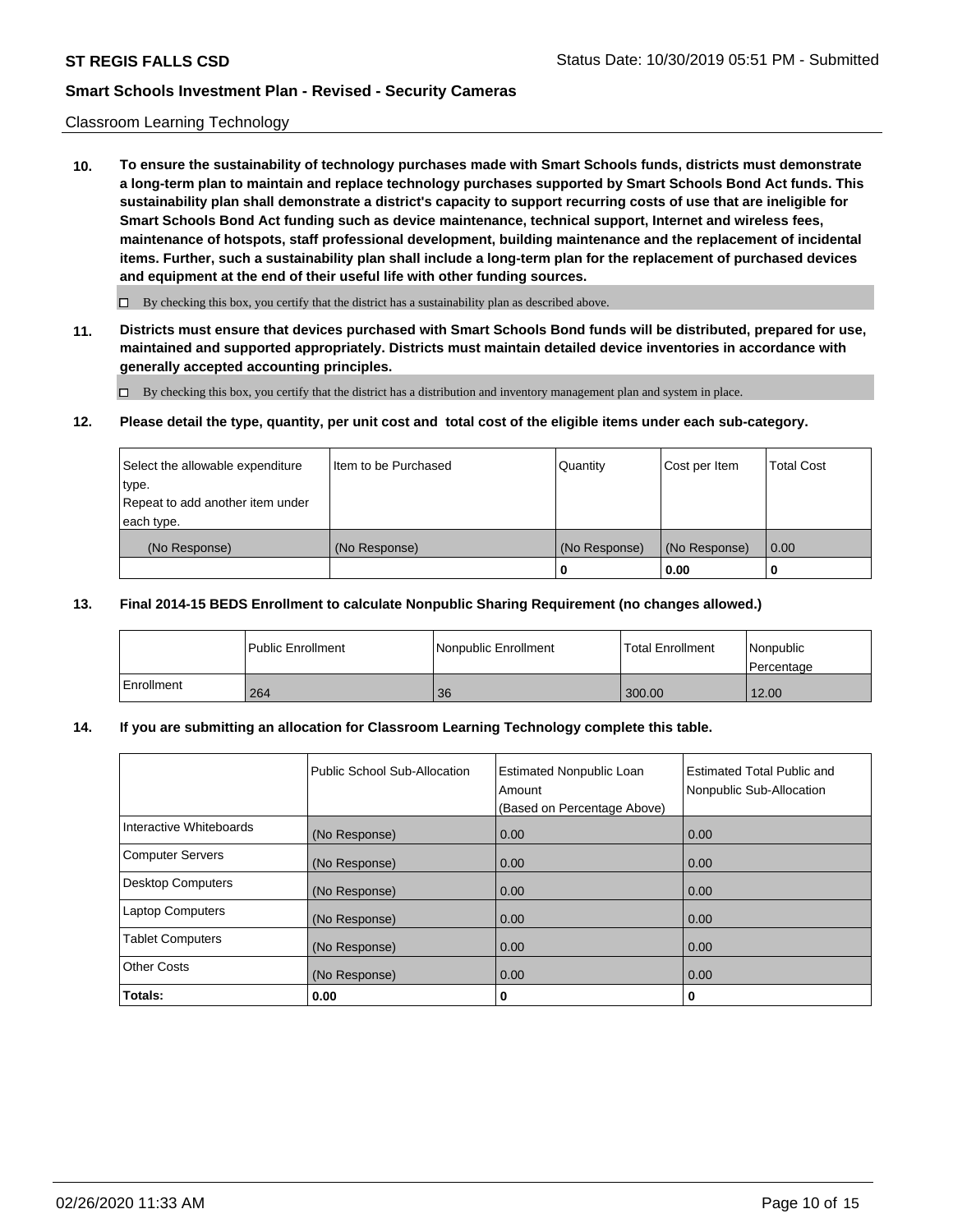#### Pre-Kindergarten Classrooms

**1. Provide information regarding how and where the district is currently serving pre-kindergarten students and justify the need for additional space with enrollment projections over 3 years.**

(No Response)

- **2. Describe the district's plan to construct, enhance or modernize education facilities to accommodate prekindergarten programs. Such plans must include:**
	- **Specific descriptions of what the district intends to do to each space;**
	- **An affirmation that new pre-kindergarten classrooms will contain a minimum of 900 square feet per classroom;**
	- **The number of classrooms involved;**
	- **The approximate construction costs per classroom; and**
	- **Confirmation that the space is district-owned or has a long-term lease that exceeds the probable useful life of the improvements.**

(No Response)

**3. Smart Schools Bond Act funds may only be used for capital construction costs. Describe the type and amount of additional funds that will be required to support ineligible ongoing costs (e.g. instruction, supplies) associated with any additional pre-kindergarten classrooms that the district plans to add.**

(No Response)

**4. All plans and specifications for the erection, repair, enlargement or remodeling of school buildings in any public school district in the State must be reviewed and approved by the Commissioner. Districts that plan capital projects using their Smart Schools Bond Act funds will undergo a Preliminary Review Process by the Office of Facilities Planning.**

**Please indicate on a separate row each project number given to you by the Office of Facilities Planning.**

| Project Number |  |
|----------------|--|
| (No Response)  |  |
|                |  |

**5. Please detail the type, quantity, per unit cost and total cost of the eligible items under each sub-category.**

| Select the allowable expenditure | Item to be purchased | Quantity      | Cost per Item | <b>Total Cost</b> |
|----------------------------------|----------------------|---------------|---------------|-------------------|
| type.                            |                      |               |               |                   |
| Repeat to add another item under |                      |               |               |                   |
| each type.                       |                      |               |               |                   |
| (No Response)                    | (No Response)        | (No Response) | (No Response) | 0.00              |
|                                  |                      | U             | 0.00          |                   |

**6. If you have made an allocation for Pre-Kindergarten Classrooms, complete this table. Note that the calculated Total at the bottom of the table must equal the Total allocation for this category that you entered in the SSIP Overview overall budget.**

|                                          | Sub-Allocation |
|------------------------------------------|----------------|
| Construct Pre-K Classrooms               | (No Response)  |
| Enhance/Modernize Educational Facilities | (No Response)  |
| <b>Other Costs</b>                       | (No Response)  |
| Totals:                                  | 0.00           |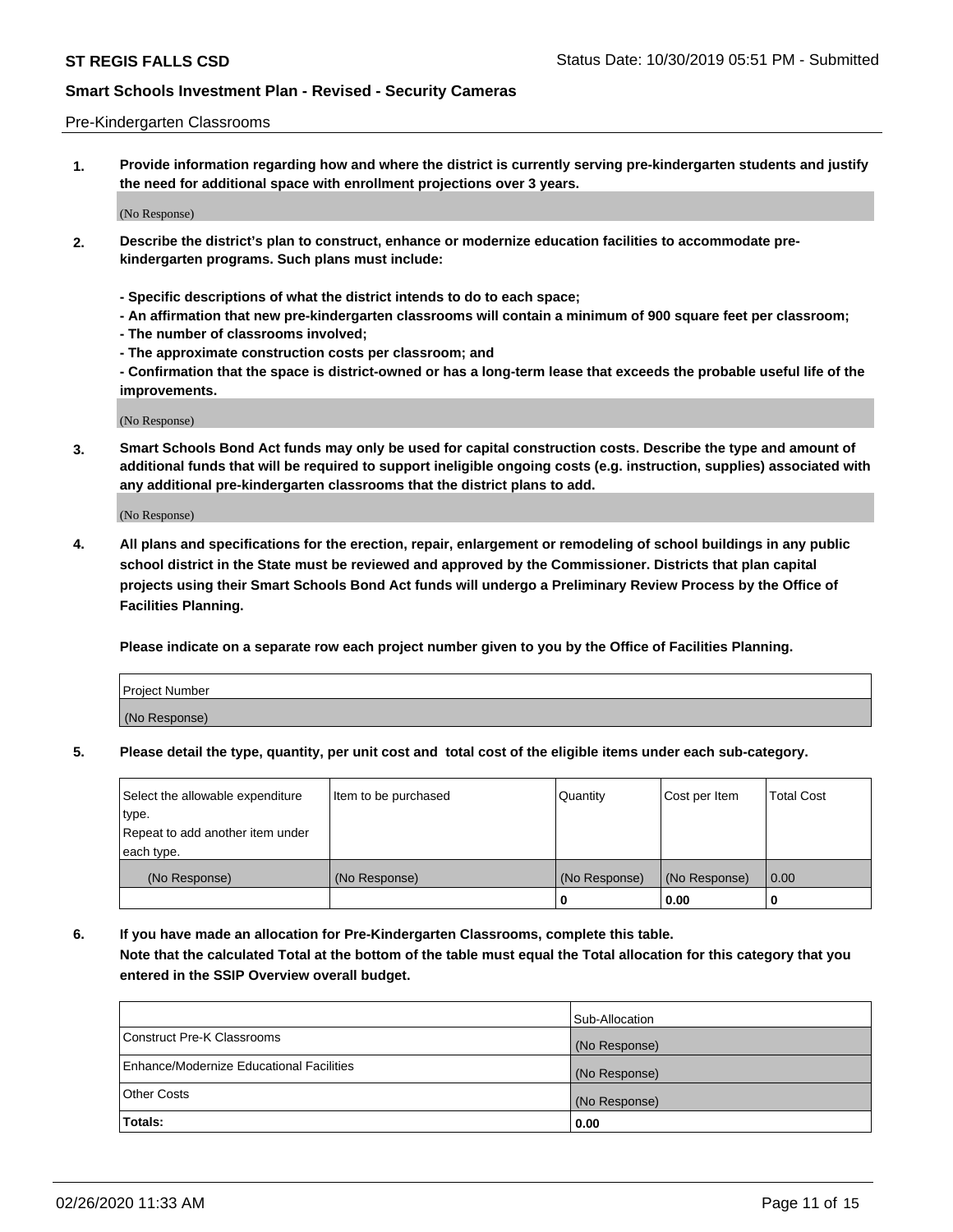Replace Transportable Classrooms

**1. Describe the district's plan to construct, enhance or modernize education facilities to provide high-quality instructional space by replacing transportable classrooms.**

(No Response)

**2. All plans and specifications for the erection, repair, enlargement or remodeling of school buildings in any public school district in the State must be reviewed and approved by the Commissioner. Districts that plan capital projects using their Smart Schools Bond Act funds will undergo a Preliminary Review Process by the Office of Facilities Planning.**

**Please indicate on a separate row each project number given to you by the Office of Facilities Planning.**

| Project Number |  |
|----------------|--|
|                |  |
|                |  |
|                |  |
| (No Response)  |  |
|                |  |
|                |  |

**3. For large projects that seek to blend Smart Schools Bond Act dollars with other funds, please note that Smart Schools Bond Act funds can be allocated on a pro rata basis depending on the number of new classrooms built that directly replace transportable classroom units.**

**If a district seeks to blend Smart Schools Bond Act dollars with other funds describe below what other funds are being used and what portion of the money will be Smart Schools Bond Act funds.**

(No Response)

**4. Please detail the type, quantity, per unit cost and total cost of the eligible items under each sub-category.**

| Select the allowable expenditure | Item to be purchased | Quantity      | Cost per Item | Total Cost |
|----------------------------------|----------------------|---------------|---------------|------------|
| ∣type.                           |                      |               |               |            |
| Repeat to add another item under |                      |               |               |            |
| each type.                       |                      |               |               |            |
| (No Response)                    | (No Response)        | (No Response) | (No Response) | 0.00       |
|                                  |                      | u             | 0.00          |            |

**5. If you have made an allocation for Replace Transportable Classrooms, complete this table. Note that the calculated Total at the bottom of the table must equal the Total allocation for this category that you entered in the SSIP Overview overall budget.**

|                                                | Sub-Allocation |
|------------------------------------------------|----------------|
| Construct New Instructional Space              | (No Response)  |
| Enhance/Modernize Existing Instructional Space | (No Response)  |
| Other Costs                                    | (No Response)  |
| Totals:                                        | 0.00           |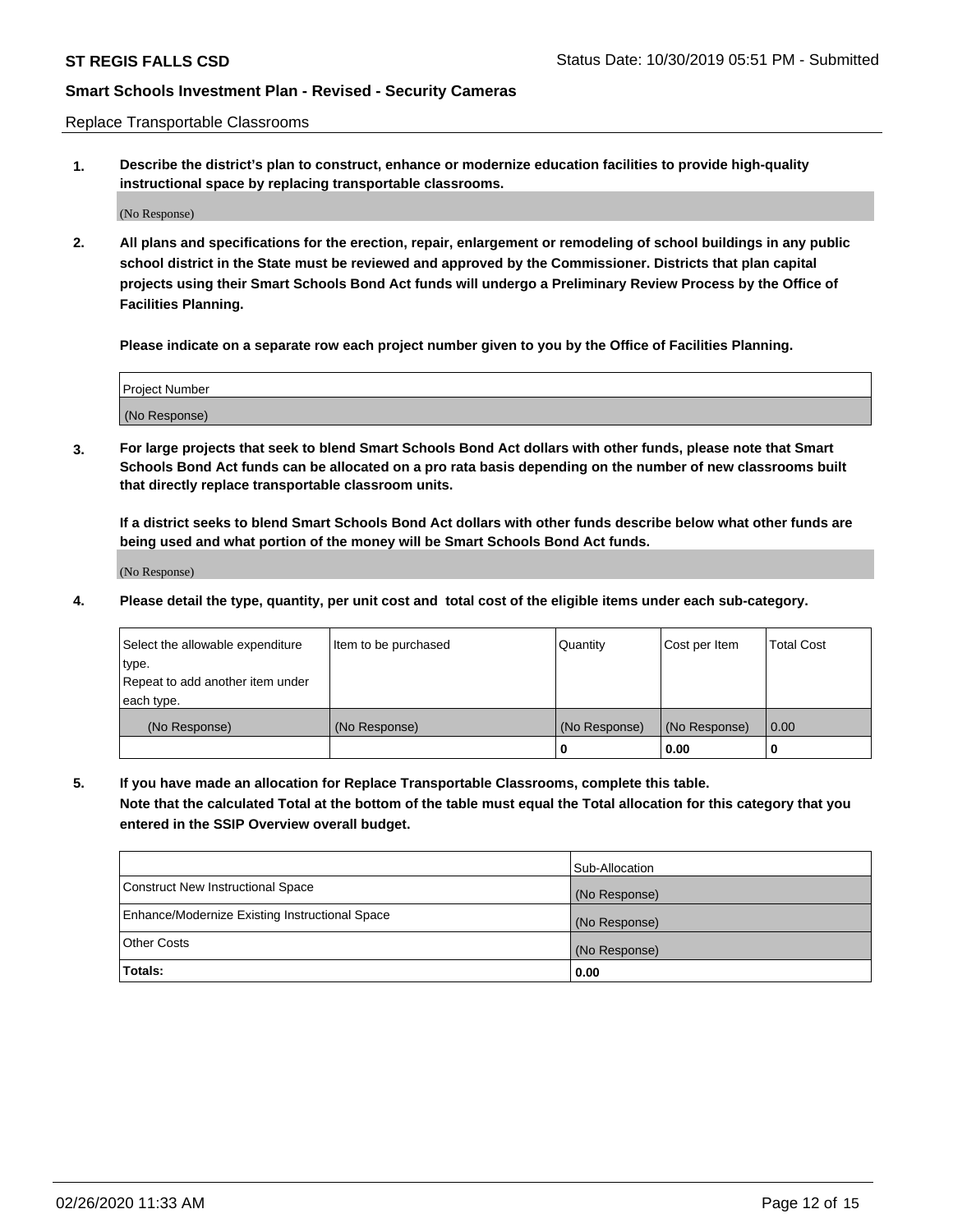#### High-Tech Security Features

# **1. Describe how you intend to use Smart Schools Bond Act funds to install high-tech security features in school buildings and on school campuses.**

The district plans to replace the current security camera system. We currently cannot be connected to 911 services unless we manually connect. We also have many ares on school grounds and in the building that have no security camera coverage. The district plans to replace current cameras with more up-to-date equipment and to expand the coverage area so that our school building and grounds can be monitored by 911 and we have more comprehensive coverage of the school property.

**2. All plans and specifications for the erection, repair, enlargement or remodeling of school buildings in any public school district in the State must be reviewed and approved by the Commissioner. Smart Schools plans with any expenditures in the High-Tech Security category require a project number from the Office of Facilities Planning. Districts must submit an SSBA LOI and receive project numbers prior to submitting the SSIP. As indicated on the LOI, some projects may be eligible for a streamlined review and will not require a building permit. Please indicate on a separate row each project number given to you by the Office of Facilities Planning.**

| Project Number        |  |
|-----------------------|--|
| 16-18-01-04-0-002-008 |  |

#### **3. Was your project deemed eligible for streamlined Review?**

- Yes
- $\boxtimes$  No

#### **4. Include the name and license number of the architect or engineer of record.**

| <b>Name</b>      | License Number |
|------------------|----------------|
| Matthew Monaghan | 29199          |

#### **5. Please detail the type, quantity, per unit cost and total cost of the eligible items under each sub-category.**

| Select the allowable expenditure<br>type.<br>Repeat to add another item under<br>each type. | Item to be purchased                                  | Quantity       | Cost per Item | <b>Total Cost</b> |
|---------------------------------------------------------------------------------------------|-------------------------------------------------------|----------------|---------------|-------------------|
| <b>Electronic Security System</b>                                                           | 6 MP Ultra compact 360/180 degree<br>cameras          | $\overline{4}$ | 500.00        | 2,000.00          |
| <b>Electronic Security System</b>                                                           | MIsc mounting hardware                                | 46             | 25.00         | 1,150.00          |
| <b>Electronic Security System</b>                                                           | <b>Camera Licenses</b>                                | 150            | 46.00         | 6,900.00          |
| <b>Electronic Security System</b>                                                           | <b>Mounting Kits</b>                                  | 8              | 100.00        | 800.00            |
| <b>Electronic Security System</b>                                                           | Standard Maintenance agreement - 1<br>yr              | 1              | 500.00        | 500.00            |
| <b>Electronic Security System</b>                                                           | installation hours/ prevailing wage                   | 95             | 100.00        | 9,500.00          |
| <b>Electronic Security System</b>                                                           | Weather shield & Mounting adapter                     | 8              | 100.00        | 800.00            |
| <b>Electronic Security System</b>                                                           | 1080P Wide Area/ Panoramic Camera                     | 8              | 1,200.00      | 9.600.00          |
| <b>Electronic Security System</b>                                                           | 4MP outdoor cameras                                   | 14             | 320.00        | 4,480.00          |
| <b>Electronic Security System</b>                                                           | 2MP indoor dome cameras                               | 20             | 250.00        | 5,000.00          |
| <b>Electronic Security System</b>                                                           | Archiving, Media Router, Client<br>Licenses, software | 1              | 500.00        | 500.00            |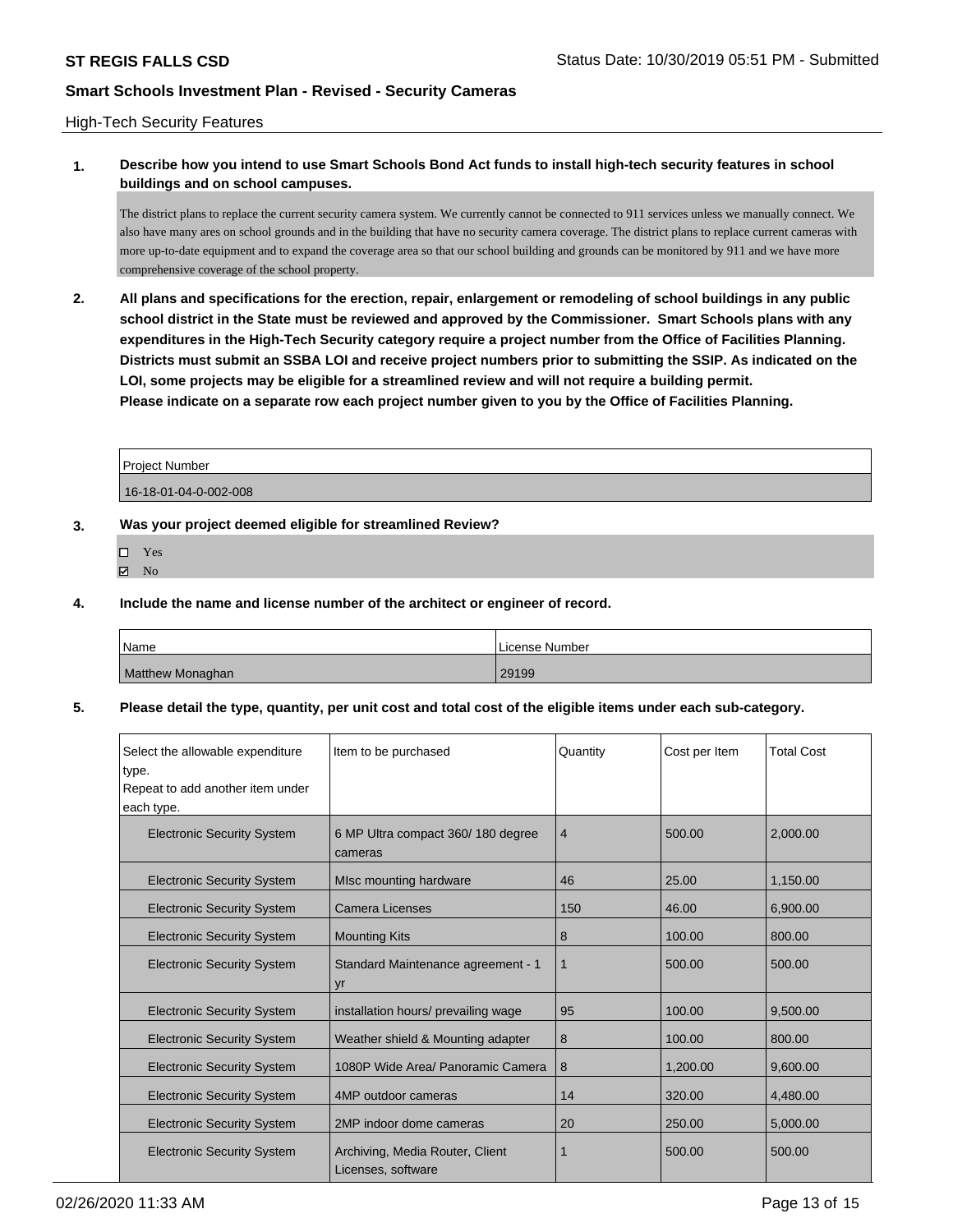High-Tech Security Features

| Select the allowable expenditure | Item to be purchased | Quantity | Cost per Item | <b>Total Cost</b> |
|----------------------------------|----------------------|----------|---------------|-------------------|
| type.                            |                      |          |               |                   |
| Repeat to add another item under |                      |          |               |                   |
| each type.                       |                      |          |               |                   |
|                                  |                      | 355      | 3,641.00      | 41,230            |

**6. If you have made an allocation for High-Tech Security Features, complete this table. Enter each Sub-category Public Allocation based on the the expenditures listed in Table #5.**

|                                                      | Sub-Allocation |
|------------------------------------------------------|----------------|
| Capital-Intensive Security Project (Standard Review) | (No Response)  |
| Electronic Security System                           | 41,230.00      |
| <b>Entry Control System</b>                          | (No Response)  |
| Approved Door Hardening Project                      | (No Response)  |
| <b>Other Costs</b>                                   | (No Response)  |
| Totals:                                              | 41,230.00      |